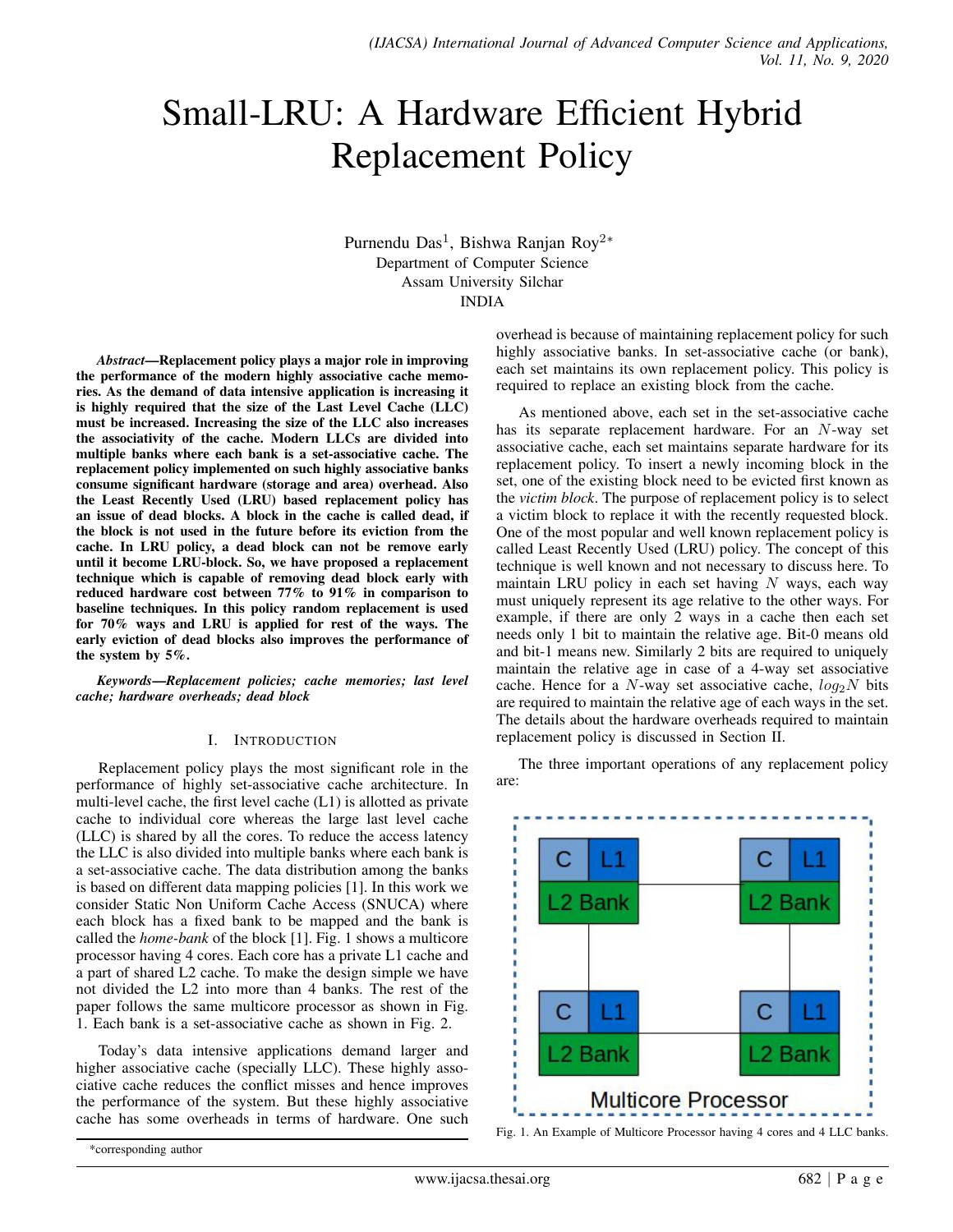- **Eviction:** During the replacement process which block should be evicted from the cache. In case of LRU replacement policy, the eviction mechanism always selects the least recently used block as a victim block.
- **Insertion:** The newly incoming block replaces the victim block in the cache. But its position w.r.t. the replacement policy is determined by its insertion mechanism. In case of LRU replacement policy the newly incoming block is always placed in the MRU position.
- Promotion: This operation handles about what to do when a block is bing accessed from the cache. In case of LRU replacement policy, the promotion mechanism makes such blocks as MRU. It means that if a block B present in the bank and a request has been made to access the block. In this case the block will be accessed from the bank and hence it considered as hit. But after the access, the block will be moved to the MRU position.

The main reason to use such highly associative caches even in presence of hardware overheads is the performance. A highly associative cache reduces the conflict misses in the system and hence improves the system performance. These motivates researchers to reduces the hardware overhead of such highly associative caches. In this work we are mainly targeting the hardware overhead of the replacement policy of such cache.

The LRU based replacement policy are simple but faces a problem of dead blocks [2], [3], [4], [5], [6]. Since the insertion mechanism of LRU inserts a block at the MRU position and the eviction mechanism selects the victim from the LRU position, it takes long time in a highly associative cache to make a block LRU from MRU. It has been found that there are some blocks which are accessed only once in the cache. Such blocks though never used again but not possible to remove until they become LRU. Such block are called *dead-blocks*. Alternatively, a block is called dead-block at a particular instance, if the block will never used in the future before evicting it from the cache. The LRU based policy faces the issue of dead block and many technology has already been proposed to reduces





the presence of such blocks [7]. Most of these dead block prediction policies are costly in terms of storage capacity as they require to maintain additional bits for prediction. Our proposed work is capable of early eviction of dead block with minimized hardware cost. Though the proposed policy is not as smart as [7] in terms of dead block prediction but managed to reduce hardware cost significantly. The proposed policy attempts to reduce hardware cost of LRU based techniques with high dead block prediction ability so that hit rate of the memory can be improved

The organization of the paper is as follows. The next section discuss about the background and related works. The proposed Small-LRU is discussed in Section III. Section IV gives the experimental analysis and finally Section V concludes the paper.

#### II. BACKGROUND

The simplest replacement policy is known as FIFO (Fisrt In First Out) which uses a straight forward strategy to replace victim block while the most widely used traditional replacement policy is LRU (Least Recently Used) which selects a victim block based on reference history. Some similar policies are MRU (Most Recently Used) and Random. In case of Nways set-associative cache, LRU policy require  $N \times log_2N$ bits to represent a set. For example, a 4-ways set-associative cache require  $log_2 4 = 2$ bits to represent a single way and  $4 \times 2 = 8$  bits require to represent a complete set. most of these traditional policies require the same hardware cost to implement. Random policy does not require any additional bit to select victim block but not suitable for general purpose.

Replacement policy is major area of research from the last two decades. The work in replacement policy can be divided into the following two categories: (a) Performance oriented like [7], [8], [9], [10] (b) Overhead reduction oriented like [11], [12]. The most efficient replacement policy was proposed in 1965 [13], which states that the evicted block must the block which will reuse in the furthest future. The policy is considered as the optimal replacement policy. Unfortunately it is not possible to implement this optimal policy in any physical computer as it needs the knowledge of future. Hence all the practical replacement policy proposed are trying to come closer to this policy in terms of performance. Note that, in case of replacement policy, the performance means reduction in the number of cache misses. There is a huge gap still exist between all the implementable replacement policies and the Optimal replacement policy [7], [11].

Many recent replacement policies have attempted to mimic the functionality of the optimal replacement policy using the modern techniques like Machine Learning and Artificial Intelligence [7], [10]. Even after all such attempts the gap is still exists. In [10] the authors have introduced a replacement policy which can predict future based on its past experiences. Another similar technique has been proposed in [14].

Removing dead blocks from the cache is also a major responsibility of the replacement policies. The LRU based replacement policies fail to remove dead blocks early [7]. Since detecting dead block also needs the knowledge of future it can only be predicted with some efficient prediction mechanism. Some well known dead block prediction based replacement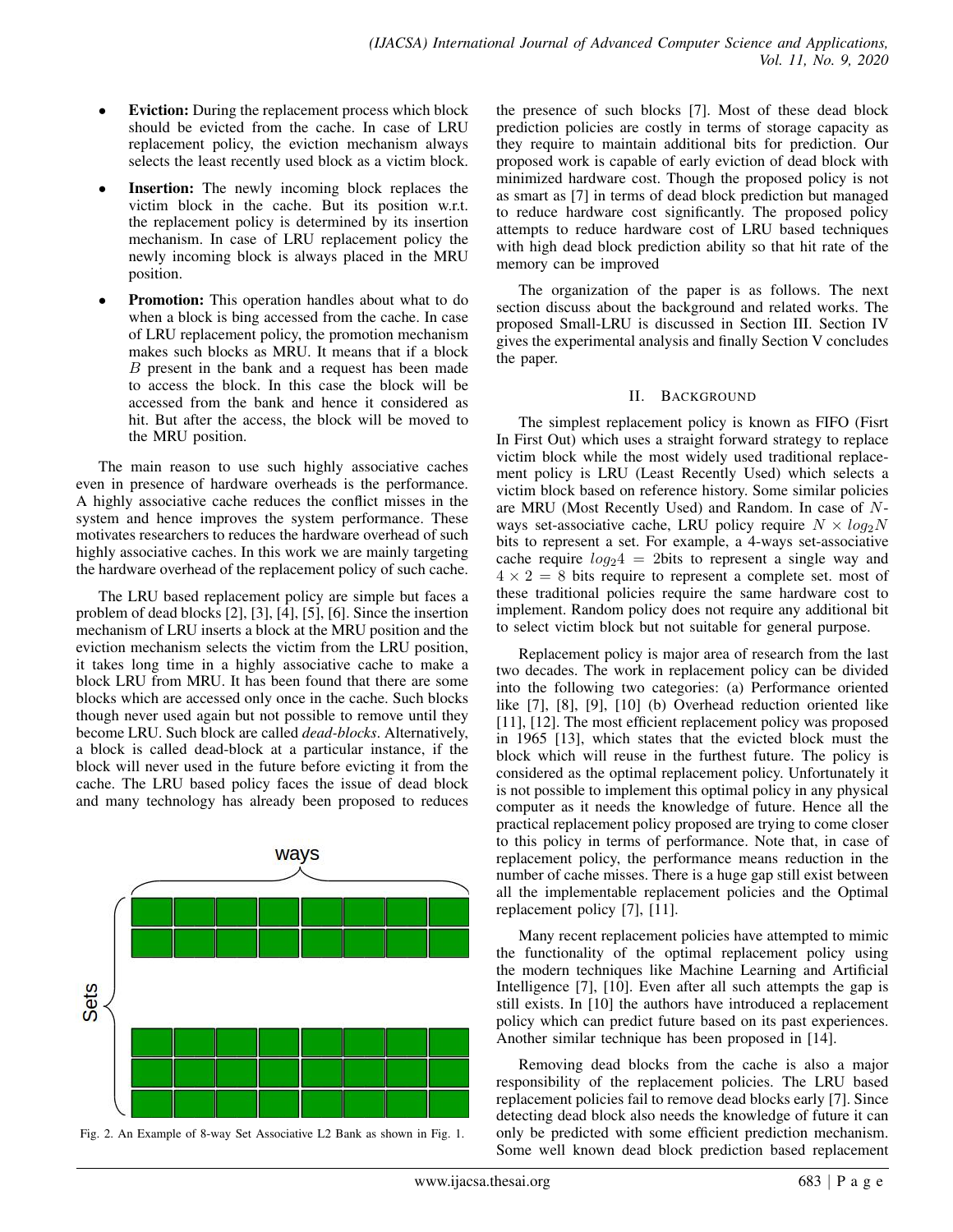policies are [7], [8], [15], [16]. Most of these techniques has high hardware overhead as they need to maintain some prediction tables. Some low-overhead based dead block predictors are [11], [12]. The technique proposed in this paper is also a low-overhead based replacement policy.

### III. SMALL-LRU

In this work a highly associative set is divided into two parts: LRU-Part and Random-Part. The LRU-Part maintains LRU replacement policy while the Random-Part maintains random replacement policy. LRU-Part is relatively small and have only 30% of the total ways. Thus the technique is called Small-LRU. During the eviction of a block, the Random-Part selects a victim block randomly and place it to the LRU-part. To accommodate the block coming from Random-Part, LRU-Part removes its least recently used block. An example of Small-LRU is shown in Fig. 3.

The main advantage of Small-LRU can be divided into two parts: (a) Reducing hardware overhead and (b) Reducing the presence of dead blocks in the cache. The hardware overhead is largely reduced as the random replacement policy needs almost zero overhead. The dead blocks are present in any large sized cache memories. Since 70% of the cache is random the dead blocks will be evicted early from the set. On the other hand, if there is a highly used block being randomly picked by the random-part then block will be given chances by placing it in the MRU position of the LRU-Part. Another hit to the block will again move the block into the Random-Part.

The highly associative sets are used to remove the conflict misses in the cache. The proposed design is still equally capable of removing the conflict misses but with significantly reduced hardware overheads. Experimental analysis as discussed in Section IV shows that the proposed mechanism is good for most of the benchmarks.

# *A. Replacement Operations*

Insertion Policy: Every time a newly inserted block will be placed in the Random-Part. The insertion policy needs to move a block from Random-Part to the LRU-Part for making room for the incoming block. To place the migrated block from Random-Part to the LRU-Part, the LRU-Part removes its LRU block.

Promotion Policy: If block from LRU-Part is need to be promoted then it will be placed on the random-part. Promoting a block from LRU-Part to Random-Part also needs some adjustments. Before doing such promotion a random block



Fig. 3. An Example of Small-LRU, Implemented in a 8-way Set-Associative Cache.

from the random-part will be moved to the LRU position of the LRU-Part.

Eviction Policy: Every time the evicted block is the LRU block of the LRU-Part.

# *B. Advantage of Small-LRU*

*1) Hardware Cost:* As mentined in Section II, LRU policy requires to maintain  $N \times log_2N$  bits to represent each set of an N-ways set-associative cache. Since Small-LRU use random replacement policy on 70% ways and LRU only on 30% ways, the hardware overhead is reduces by more than 70%. In Small-LRU the number of additional bits required is  $M \times log_2 M$ , where  $M = 0.3 \times N$ . Table I represents the improvement achived in terms of hardware cost. It is observed that Small-LRU policy have reduced storage cost of LRU policy by 77% to 91% depending on the degree of associativity.

*2) Dead Block Prediction:* Early prediction of dead block is always a challenging task as discussed in Section I. Removing a dead block early from the cache is always a better choice. In Small-LRU, R-Part randomly moves a block to the MRU position of LRU-Part. The LRU-Part has only 30% ways from the total ways available in the cache. Hence even the original cache is highly associative a dead block can be removed early from the cache. A smarter replacement policy like DIP [9] or RRIP [15] in the LRU-Part may help to remove dead blocks even better.

TABLE I. COMPARISON OF THE BITS REQUIRED TO IMPLEMENT ORIGINAL LRU POLICY AND THE PROPOSED SMALL-LRU.

| <b>Associativity</b> | <b>Bits Required in Original LRU</b> | Bits Required in Small LRU Reduction in Small-LRU |     |
|----------------------|--------------------------------------|---------------------------------------------------|-----|
|                      | 24                                   |                                                   | 91% |
| 16                   | 64                                   |                                                   | 87% |
| 32                   | 160                                  | 29                                                | 82% |
| 64                   | 384                                  | 81                                                | 78% |
| 128                  | 896                                  | 199                                               | 77% |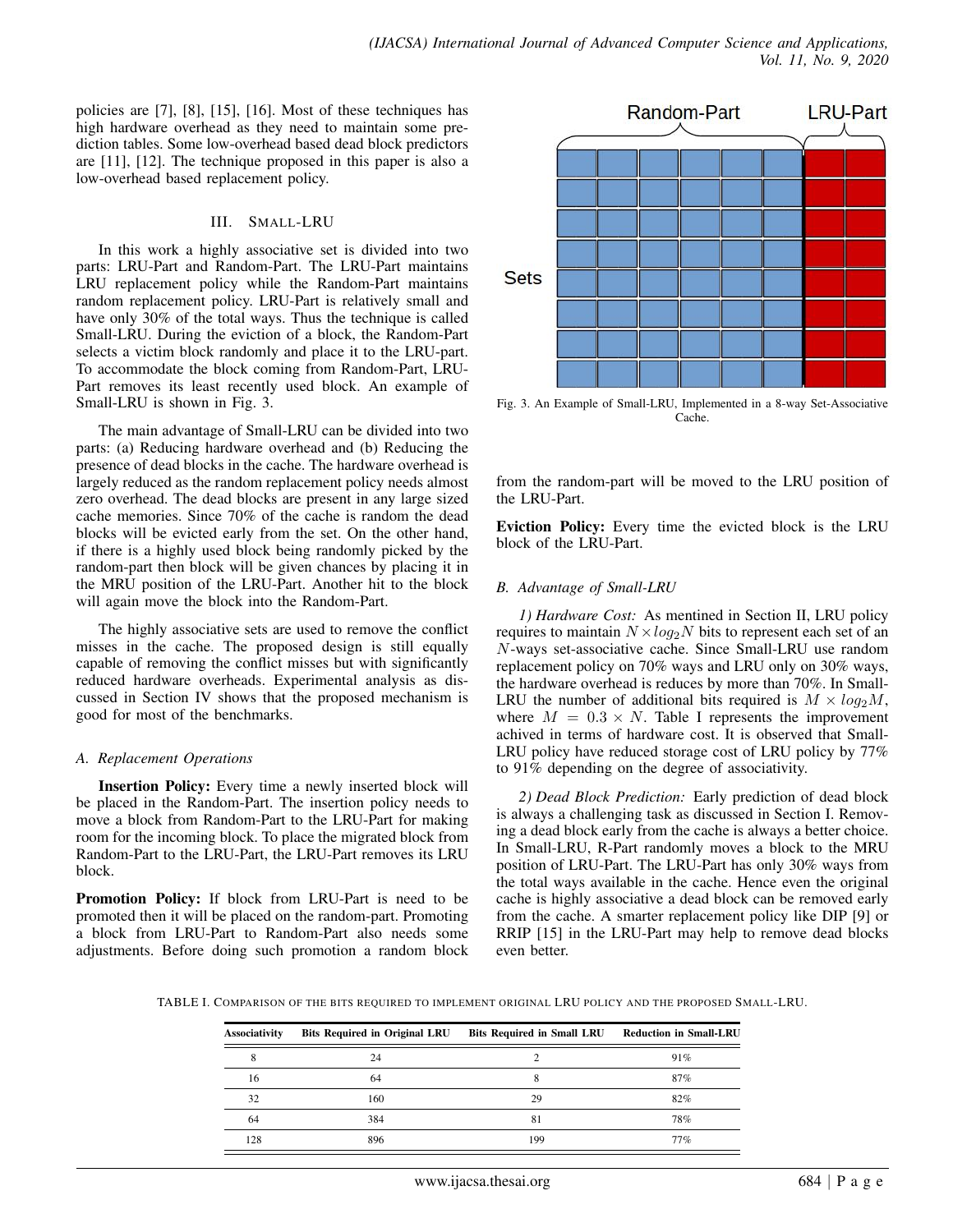TABLE II. SPECIFICATIONS USED FOR DESIGNING SMALL-LRU.

| <b>Specification</b> | Values                                  |  |
|----------------------|-----------------------------------------|--|
| Cores used           | 4                                       |  |
| Levels used in cache | 2                                       |  |
| Private cache        | L 1                                     |  |
| Shared cache         | $L2$ (total 4 banks)                    |  |
| L <sub>2</sub> cache | 512KB (per bank), 8-way set associative |  |
| L1 cache             | 64KB, 2-way set associative             |  |
| Size of cache-block  | 64 <sub>R</sub>                         |  |

#### IV. EXPERIMENTAL ANALYSIS

System Architecture is implemented in gem5, a full-system simulator [17]. We have simulated a multicore processor (4 cores) with two level of cache memory. The upper level cache L1 is used as private cache to each core and last level cache LLC is shared among the cores. The baseline replacement policy as well as the proposed policies are implemented using Ruby module. PARSEC benchmark [18] applications are simulated in ALPHA system architecture.

To analyze the performance, all the benchmark applications are executed on the target machine designed using proposed replacement policy as well as the baseline replacement policies 200 million cycles. the specification of target machine used to implement Small-LRU is shown in Table II.

#### *A. Result Analysis with Baseline-1*

We considered LRU policy as baseline-1 to compare the result of our proposed policy. Statistical comparison in terms of MPKI (Miss Per Kilo Instructions) is shown in Fig. 4. It is observed from the figure that that Small-LRU have reduced MPKI by removing dead block early from cache. Fig. 5 shows



Fig. 4. Normalized Comparison of Small-LRU with Baseline-1 over MPKI.







Fig. 6. The Percentage of Bits Reduction to Implement Small-LRU over Baseline-1.

the improvement in CPI (Cycle Per Instructions) due to the reduction in the number of cache miss. The proposed policy reduces MPKI by 10% and CPI by 5% on average. Though the improvement in the performance of the system is not significant with Small-LRU policy but the major advantage of this policy is the reduction of hardware cost without suffering the performance of the system. Fig. 6 depicts the percentage of bits reduction to implement Small-LRU compared to baseline-1 which is between 77% to 91%.

#### *B. Result Analysis with Baseline-2*

We have also compared Small-LRU with a multicore processor having 16-way associative banks. We call this design as Baseline-2. Fig. 7 shows that Small-LRU reduces the MPKI by 10% in comparison to the MPKI of baseline-2. By comparing the CPI of both the techniques it is observed that Small-LRU improves the performance of the system by 5.5% in comparison to baseline-2. Fig. 8 shows the statistical



Fig. 7. Normalized Comparison of Small-LRU with Baseline-2 over MPKI.



Fig. 8. Normalized Comparison of Small-LRU with Baseline-2 over CPI.